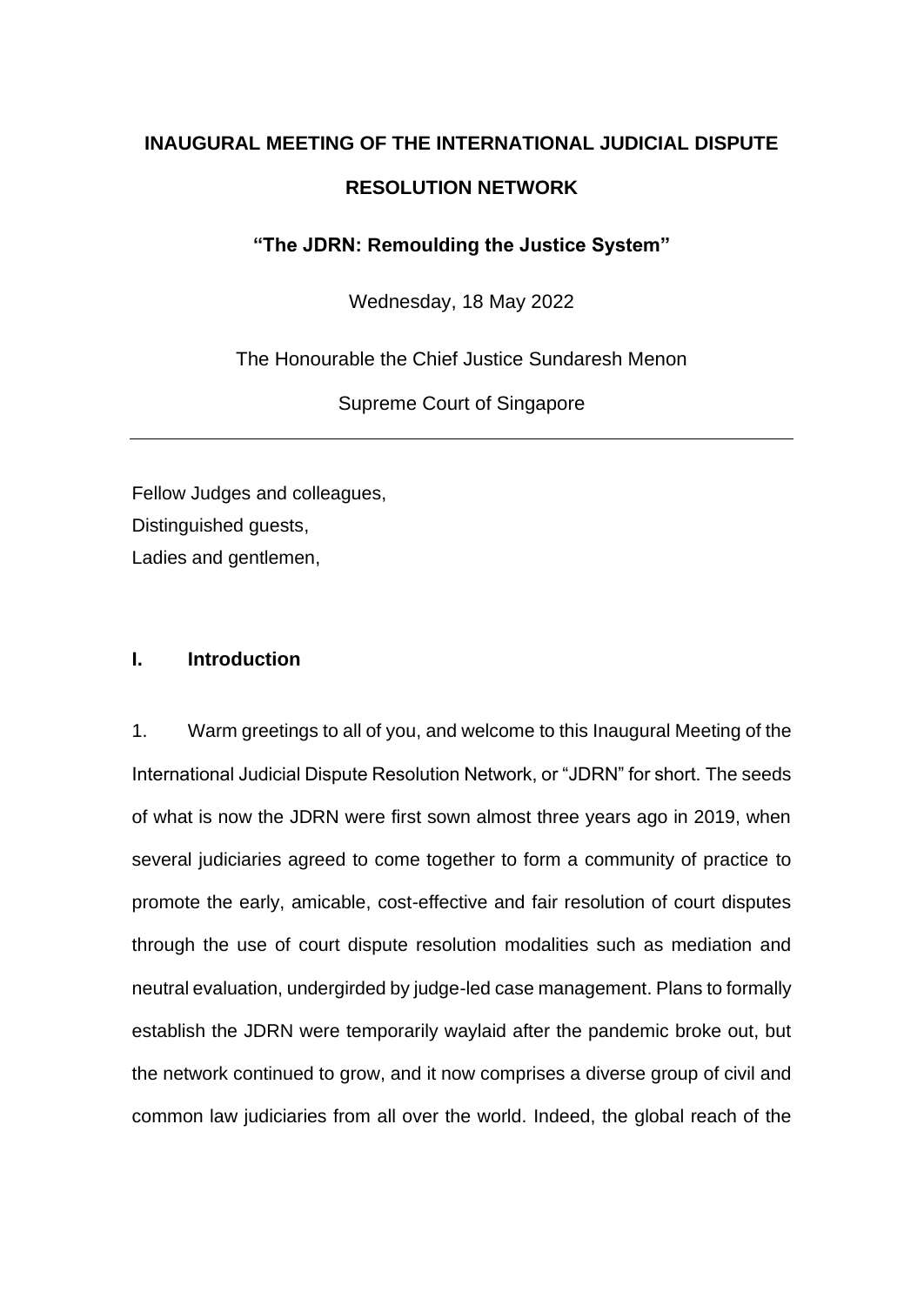JDRN meant that scheduling this meeting at a time that would perfectly suit *all* of our members' time zones was virtually impossible. As a result, some of you may be dialling in at hours which are, to put it mildly, less than ideal – and I thank you very much for making the time and the effort to join us in spite of the challenging schedules.

2. We have set aside some time later today for each member judiciary to share the extent to which judicial dispute resolution (or "JDR") features in their court system, and what their experience has been in this connection. In my opening remarks, I hope to frame that discussion by briefly outlining *what* JDR is, *why* it ought to be thoroughly integrated into our judicial processes, and *how* we might get started on developing a justice system with JDR at its core.

#### **II. What is JDR?**

3. Let me begin with a brief outline of what JDR is, and what sets it apart from traditional judicial processes. The latter are often thought of as being synonymous with the process of *adjudication*. After all, to judge a dispute is, by definition, to *decide* it, usually by means of a process under which the judge finds the facts, applies the law and then determines the parties' legal rights.

4. The concept of JDR reflects a far broader understanding of the judicial role, and therefore, of the judicial process. In fact, it calls for a shift in our definition of judging. For if we adopt a narrow *process*-based definition, we might end up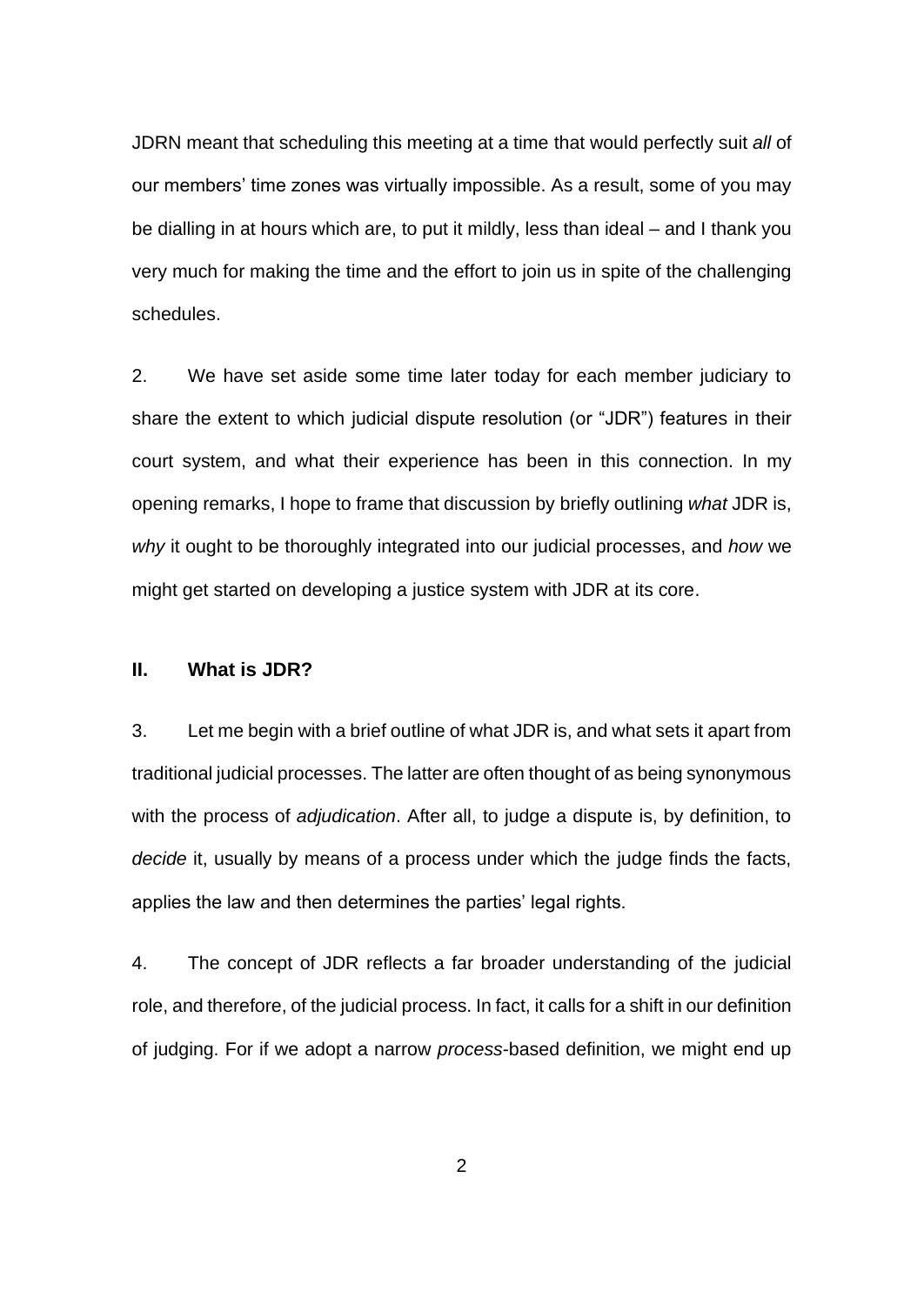with no more than the somewhat simplistic conclusion that the job of the judge is to judge, and to decide the disputes that come before her.

5. But if we were to adopt an *outcome-based approach*, one which *redefines* the judicial role by reference to the outcomes that the justice system aims to achieve, we might realise that the ultimate mission of the courts is not just to hear trials or decide cases – it is, more fundamentally, to *do justice* in each case, and to do so fairly, efficiently and with as little disruption to the parties' relationship as far as possible. If we accept this, it will follow that the judicial process should not be thought of purely in adjudicative terms. After all, adjudication is but *one* means of resolving a dispute. Reflecting this reality, we have all seen in recent decades, the tremendous growth of alternative means of dispute resolution. If the optimal resolution of a dispute would be more appropriately achieved through these *nonadjudicative* methods – such as mediation and neutral evaluation – then surely such techniques should be seen as integral components of the judicial toolkit.

6. JDR thus heralds a paradigm shift, not just in our thinking on the judicial process, but also in our understanding of the judicial *role*. The judge, on this view, sits not as a passive arbiter of the cases presented to her, but actively manages cases at an early stage, tailoring the process to fit the dispute. She sees herself not simply as an adjudicator, but more broadly as a *problem solver*. The question most often on her mind isn't necessarily "*How do I correctly decide this dispute?*", but perhaps "*What can I do to help the parties resolve their dispute?*" The JDR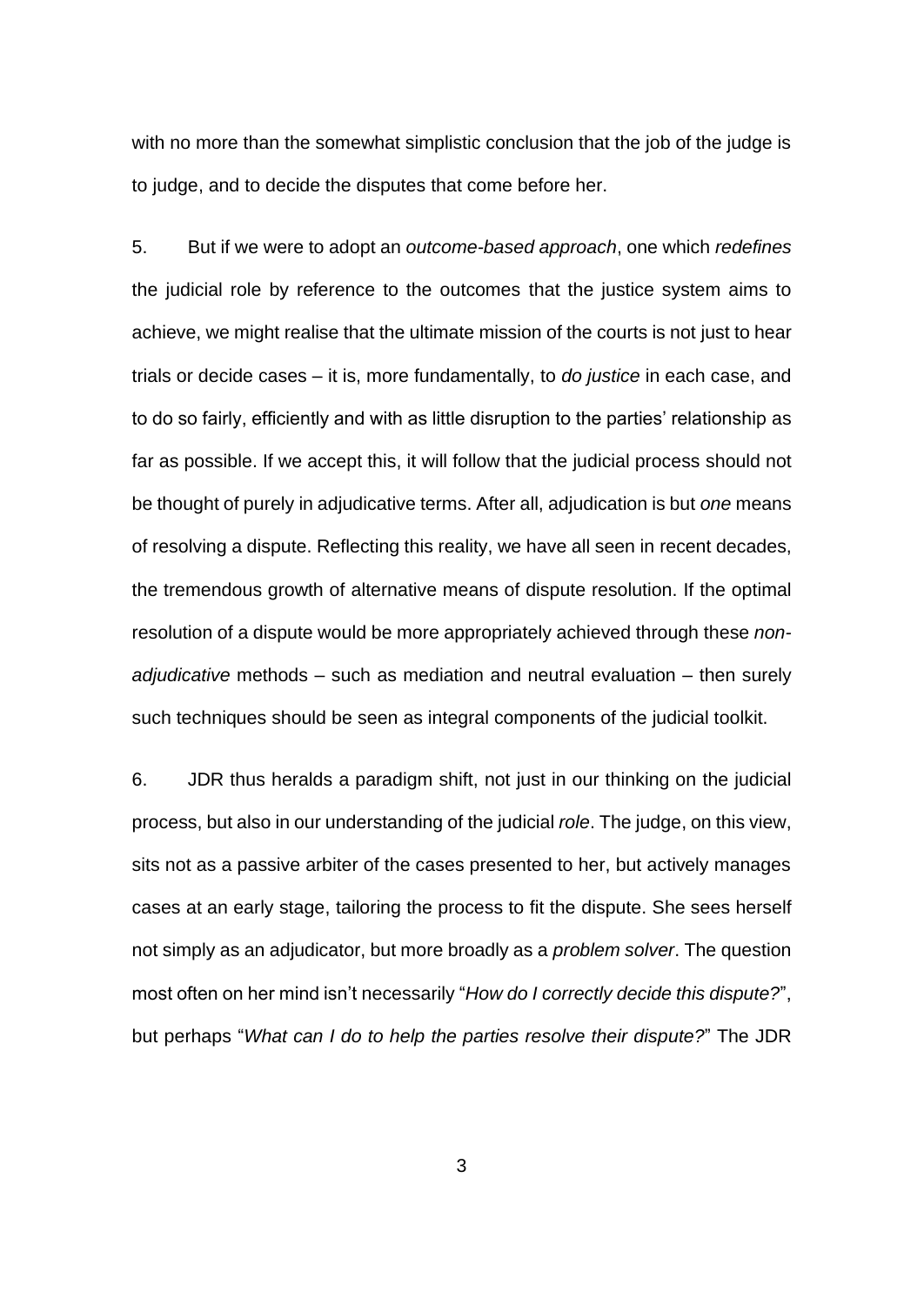judge is open to the use of alternative dispute resolution (or "ADR") techniques and is guided in their use by the values of proportionality and peacebuilding.<sup>1</sup>

#### **III. Why JDR?**

7. I next consider *why* we should promote the incorporation of the JDR philosophy into our judicial systems and processes. What benefits can JDR offer? I earlier mentioned the values of proportionality and peacebuilding, and these correspond to what I think are two of the most significant benefits that the JDR approach offers – first, enhancing access to justice; and second, facilitating the holistic resolution of the dispute.

8. Let me first elaborate on proportionality and enhancing access to justice. As an audience of judges would undoubtedly appreciate, not every dispute should or need go to trial. Many lower value disputes, particularly those in the lower courts, are fairly straightforward. For such disputes, a full-blown trial might result in costs that are entirely disproportionate to the value of the claim at stake. This can significantly impede access to justice. The uncertainty and lack of control over the outcome, amplified by the prospect of potential liability for legal costs, could deter at least some persons with meritorious claims from pursuing them. ADR mechanisms, on the other hand, are less formal and more flexible than litigation and, if well-integrated within the judicial process, could facilitate a quick

Sundaresh Menon CJ, "Technology and the Changing Face of Justice", Negotiation and Conflict Management Group ADR Conference 2019 (14 November 2019) ("NCMG Speech"), at paras 57–58.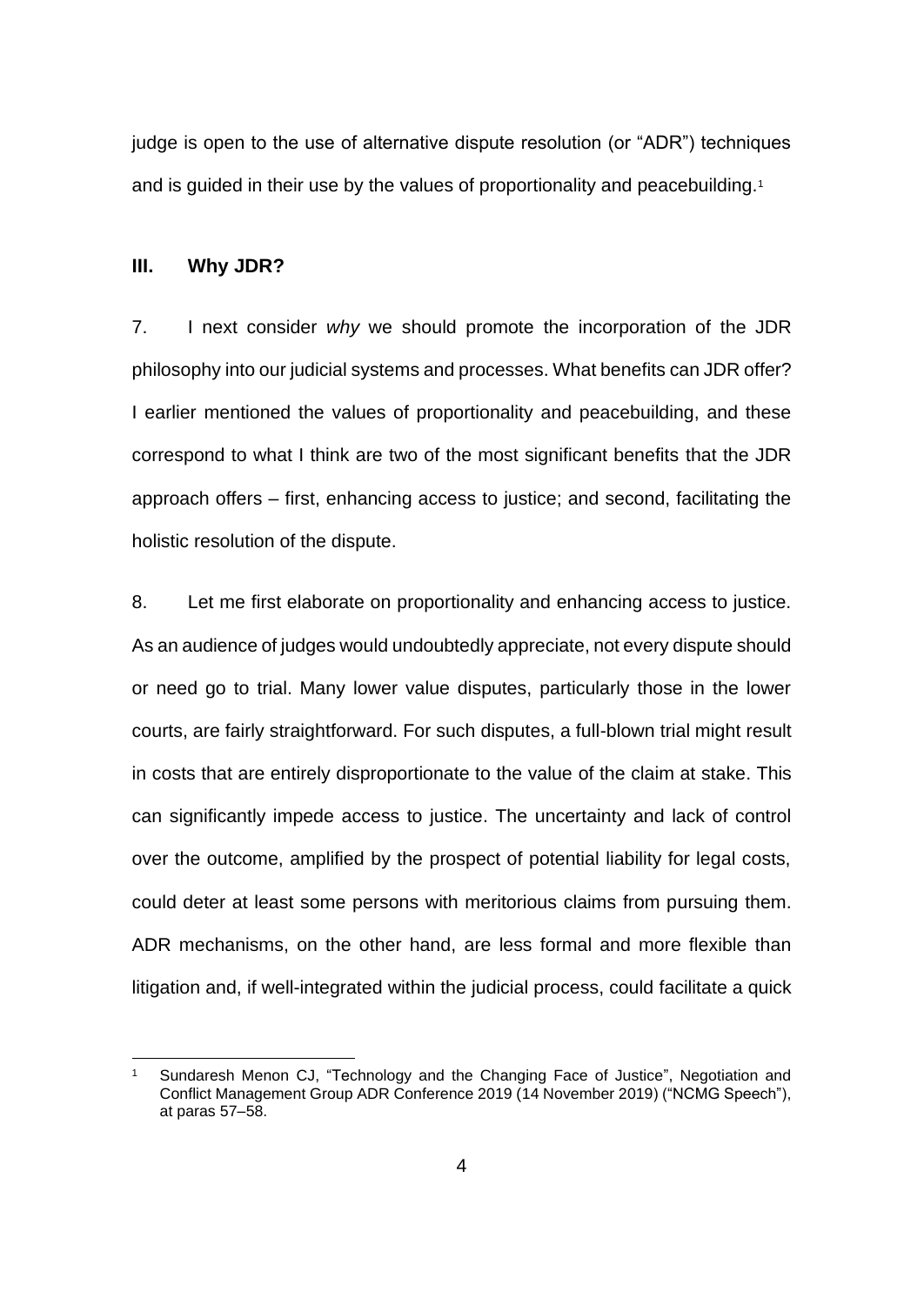and inexpensive resolution to the dispute, if not wholly then at least in part. This equally applies to large and seemingly complex disputes, which in reality are no more than the sum of their individual and much smaller parts. JDR can help to significantly downsize such disputes, so that the parts of the dispute which can be resolved amicably are quickly dealt with, leaving only the most intractable aspects for trial.

9. I turn next to peacebuilding and the importance of facilitating the holistic resolution of the dispute. It is tempting to treat a case as having been "resolved" the moment it leaves the court system. But taking a more holistic view, the proper resolution of a dispute also entails helping the parties move forward *after* the conclusion of the judicial process. This calls for processes that focus on the *interests* of the disputants, rather than being wholly geared towards the adjudication of right and wrong, which can entrench differences and foment resentment. This rings especially true for certain types of disputes where the preservation of relationships is critical, such as matrimonial or other relational disputes. Again, ADR modalities like mediation, which eschew a winner-takes-all outcome in favour of one in which both parties can claim mutually acceptable "wins", can help to repair relationships and promote peace.

10. JDR offers these benefits by incorporating, within the judicial process, a range of Court ADR modalities, marshalled and complemented by proactive, judge-led case management. Here in Singapore, work at implementing JDR within our judicial processes is already afoot; around 30% of the civil cases filed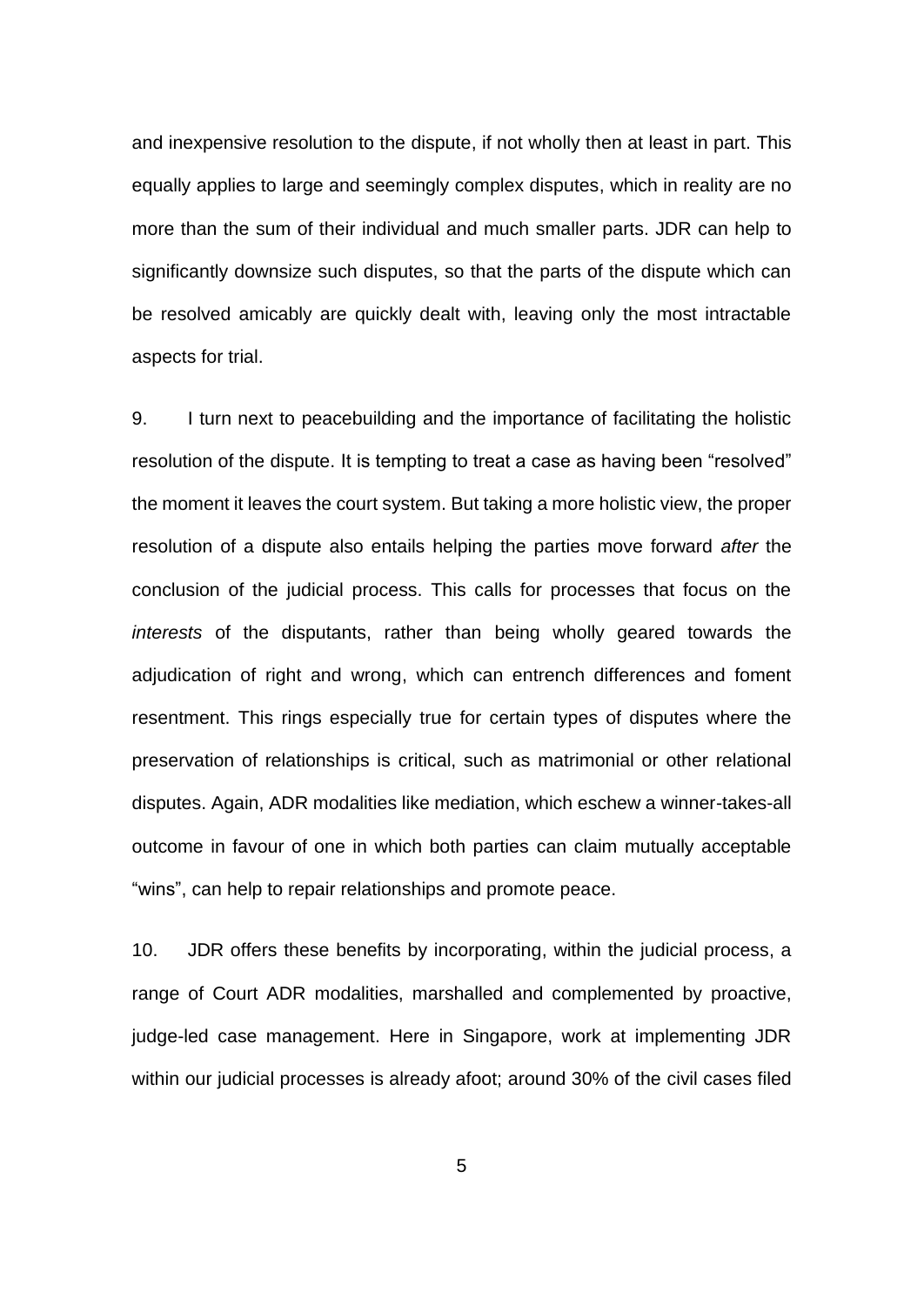in our State Courts, which handle more than 70% of *all* civil cases filed in our courts each year,<sup>2</sup> are subject to JDR.<sup>3</sup> Significantly, more than 80% of those cases managed by our State Courts using the JDR process settle. Further, a recent survey of court users conducted by our State Courts in 2020 found high levels of satisfaction with the JDR process. In that study, 97% of respondents indicated that the JDR process helped to keep legal costs at an affordable level, while 98% agreed that the JDR process contributed to the early settlement of their case. These findings speak to the real contribution that JDR can make to reducing costs and facilitating an acceptable resolution of disputes, thus enhancing access to justice and promoting peace.

## **IV. How might we develop a judicial system with JDR at its core?**

11. That said, there remains much more to be done. Tomorrow, we will discuss and work towards finalising the Best Practice Guide for the Establishment, Implementation and Promotion of the Judicial Dispute Resolution Process. That in itself will be a momentous achievement. But the JDR project represents so much more than a collection of best practices that can quickly be transplanted and applied. As I mentioned earlier, it is, at its heart, also about forging a

<sup>2</sup> In 2020, the State Courts handled a total of 31,189 civil matters, out of a total of 43,771 matters handled by the Supreme Court and the State Courts (or around 71% of the caseload): see Singapore Courts 2020 Annual Report, pp 63 and 79.

<sup>3</sup> In 2020, 5,085 civil cases underwent the JDR process in the State Courts' Court Dispute Resolution Cluster ("CDRC"), about 27% of the total of 18,831 fresh civil cases filed in the State Courts. In 2019, the CDRC managed 6,814 civil cases through the JDR process, about 28% of the total of 24,661 fresh civil cases filed in the State Courts: see Singapore Courts 2020 Annual Report, pp 79 and 80.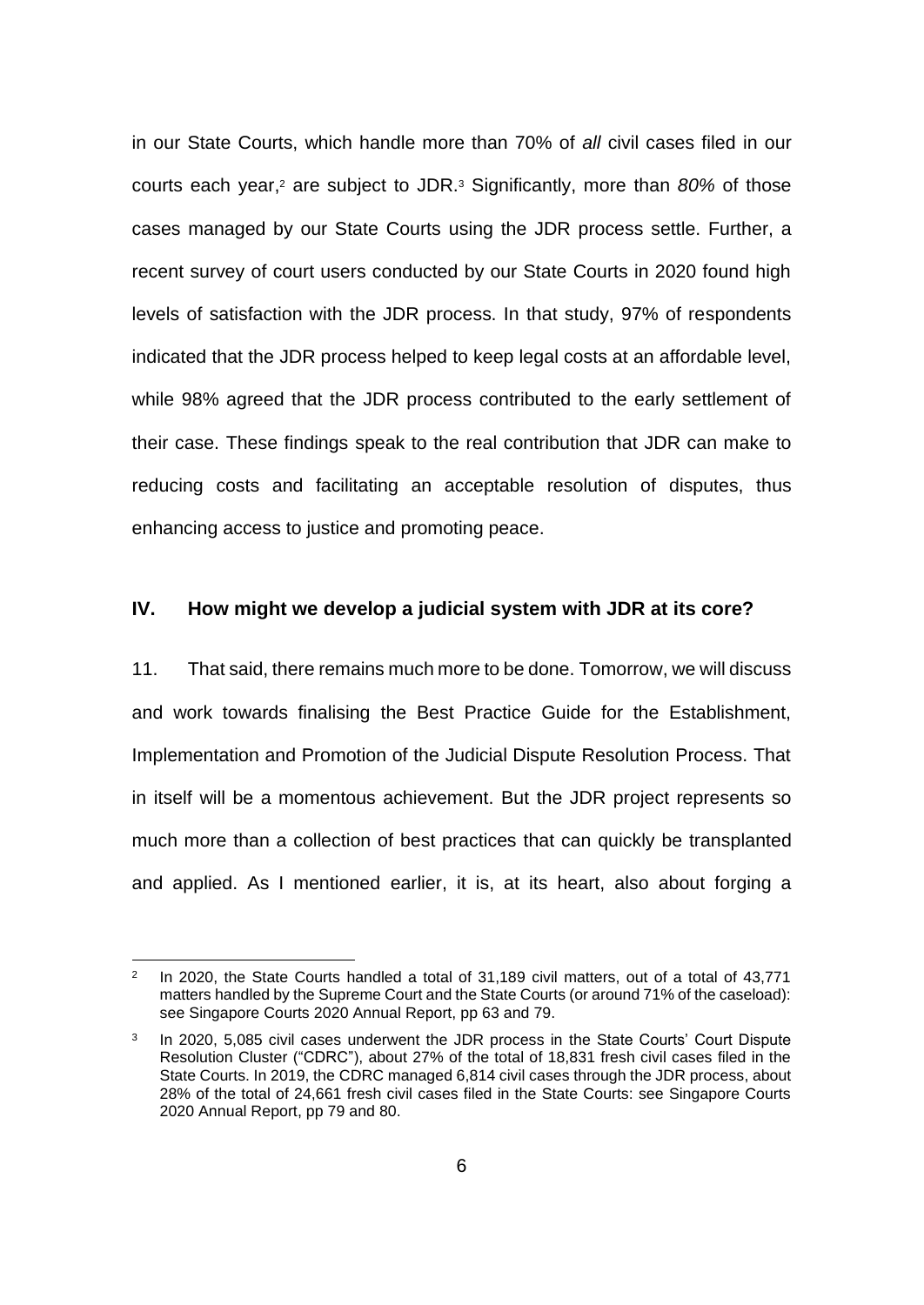paradigm shift in the way we approach the judicial process, the judicial role and the judicial mission. And this brings me to the third and final part of my remarks: *how* might we develop a judicial system with JDR at its core? Allow me to highlight just three areas we might focus on moving forward in.

12. First, judicial education and training. JDR involves a re-conceptualisation of the judicial role. Judges should see themselves as more than just adjudicators; they must also be dispute resolvers, able to apply the right techniques at the right time and to the right parts of the dispute, to resolve it in the fairest and most costefficient way. To support judges in their new and expanded role, judicial education and training will be required to develop the required competencies not only in mediation and other ADR modalities, but also in case management and, especially in how to triage disputes effectively so that the correct technique is applied at the correct time. The Singapore Judicial College, or "SJC", spearheads our efforts on this front. In this regard, the SJC is working on a Judicial Competency Framework, which will anchor competency-based training for judges at all levels of our courts. Although this is still a work-in-progress, there is no doubt that conducting active case management and using ADR mechanisms will be an important element of the Framework.

13. Second, leveraging on technology. Technology holds tremendous potential for enhancing access to justice, both by providing a cheaper and more convenient means of accessing court or other legal services, as well as by empowering litigants and helping them help themselves by making relevant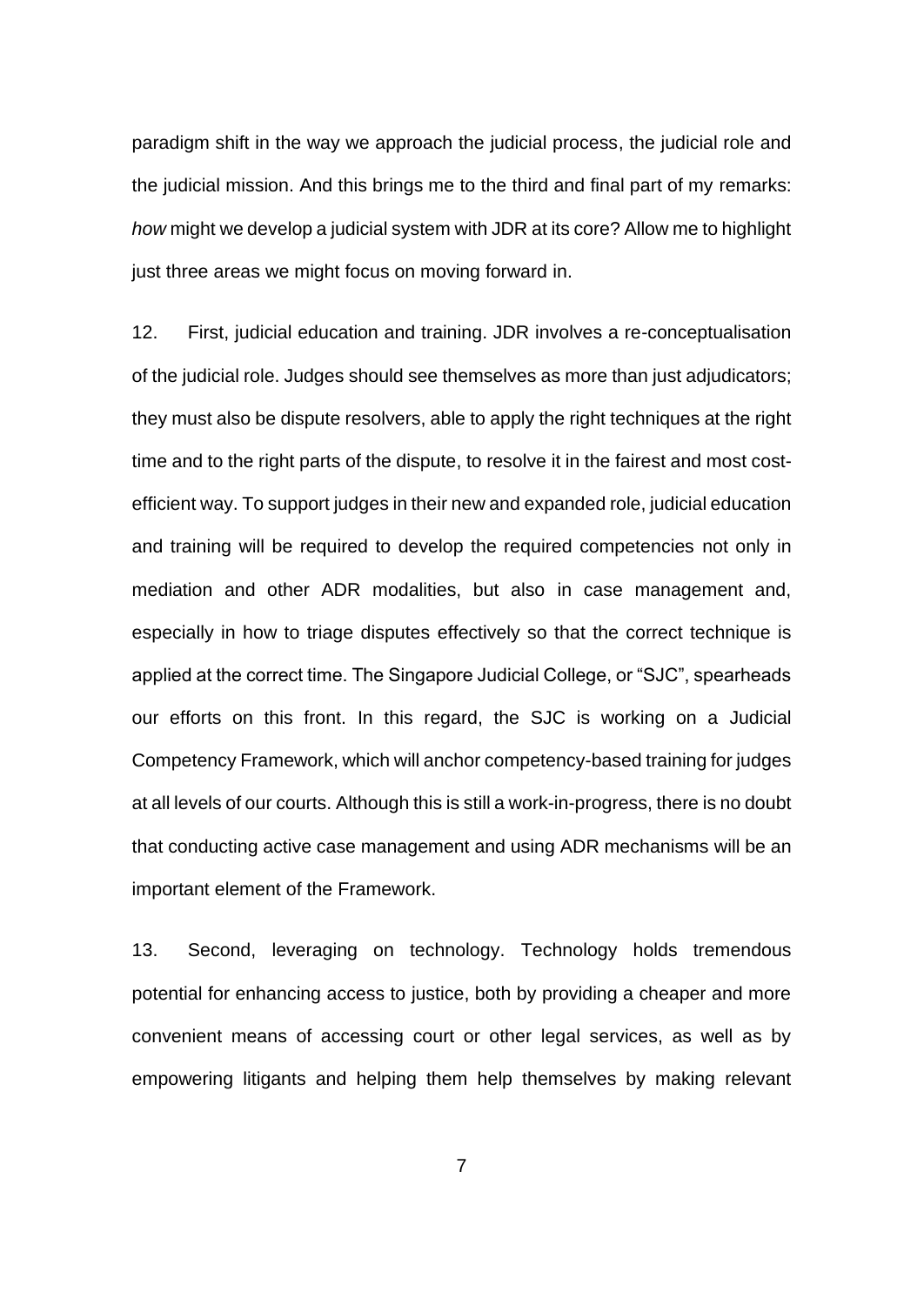information available online or guiding them through the legal process with interactive online forms. For example, the State Courts of Singapore, in partnership with the Singapore Academy of Law, have jointly developed an online motor accident claims simulator which provides users a rough estimate of their potential liabilities, based on user inputs as to a range of matters including the circumstances leading to the accident, the relative positions of the vehicles and so on. With this, they are better-placed to make an informed decision as to whether legal proceedings are worth pursuing. 4

14. And last, but certainly not the least, the development of judicial bonds with like-minded judiciaries is key. Judges are part of a global fraternity in service of a common goal: the fair administration of justice. We have much to learn from each other's successes and setbacks, and it is important that we come together to share our experiences as we strive to develop best practices. Our own JDR journey attests to how the ideas and experiences of other jurisdictions have been a rich source of inspiration for us. Our judicial mediation processes drew inspiration from practices in other jurisdictions like Australia and the United States.<sup>5</sup> In a similar vein, conciliation – which is a relatively new addition to the

Clement Yong, "How much can I claim? Traffic accident claims simulator launched to help<br>motorists settle out of court", The Straits Times (21 March 2022): motorists settle out of court", *The Straits Times* (21 March 2022): [https://www.straitstimes.com/singapore/how-much-can-i-claim-traffic-accident-claims](https://www.straitstimes.com/singapore/how-much-can-i-claim-traffic-accident-claims-simulator-launched-to-help-motorists-settle-out-of-court)[simulator-launched-to-help-motorists-settle-out-of-court.](https://www.straitstimes.com/singapore/how-much-can-i-claim-traffic-accident-claims-simulator-launched-to-help-motorists-settle-out-of-court)

<sup>5</sup> Yong Pung How CJ, "Launch of 'DisputeManager.com'" (31 July 2002), in *Speeches and Judgments of Chief Justice Yong Pung How*, Vol I: Speeches (SNP International Publishing, 2006) at p 477.